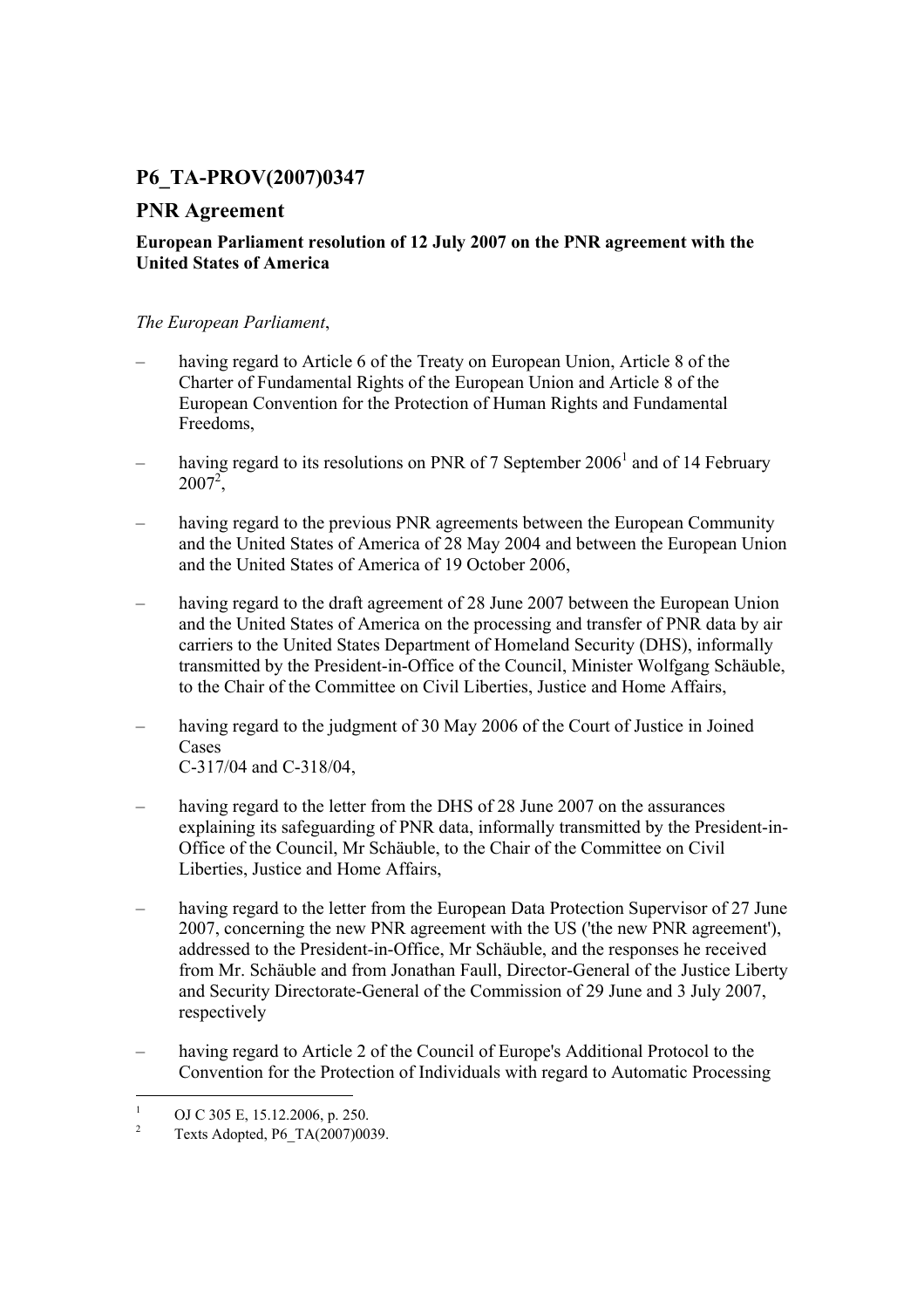of Personal Data, regarding supervisory authorities and transborder data flows,

- having regard to Council Directive 2004/82/EC of 29 April 2004 on the obligation of carriers to communicate passenger data,
- having regard to Rule 103(2) of its Rules of Procedure,
- A. whereas the declared purpose of the new PNR agreement is to provide a legal basis for the transfer of EU PNR data to the US on the one hand, and to ensure an adequate protection of personal data and procedural safeguards for EU citizens on the other
- B. whereas the new PNR agreement is meant to help prevent and combat terrorism and international crime,
- C. whereas the new PNR agreement fails to meet the second objective, as it is substantively flawed in terms of legal certainty, data protection and legal redress for EU citizens, in particular as a result of open and vague definitions and multiple possibilities for exceptions,
- D. whereas the new PNR agreement provides the legal framework for the transfer of EU PNR data to the US and, by doing so, provides a basis for the air carriers to operate their business in the US,
- E. whereas adequate protection of the privacy and civil liberties of individual citizens and data quality controls are necessary if the sharing of data and information is to be a valuable and reliable tool in the fight against terrorism,

#### *General*

- 1. Recognises the difficult conditions under which the PNR negotiations took place, and acknowledges, in principle, the benefit of having a single EU-US PNR agreement rather than 27 bilateral agreements between the Member States and the US;
- 2. Strongly regrets the lack of democratic oversight of any kind, as the new PNR agreement, prompted by US requirements, has been negotiated and agreed without any involvement of the European Parliament and leaving insufficient opportunity for national parliaments to exercise any influence over the negotiating mandate, to thoroughly assess the proposed new PNR agreement, or to propose modifications to it;
- 3. Is concerned at the persistent lack of legal certainty as regards the consequences and scope of the obligations imposed on the airlines as well as the legal relationship between the new PNR agreement and the DHS letter;
- 4. Criticises the failure of the new PNR agreement to offer an adequate level of protection of PNR data, and regrets the lack of clear and proportionate provisions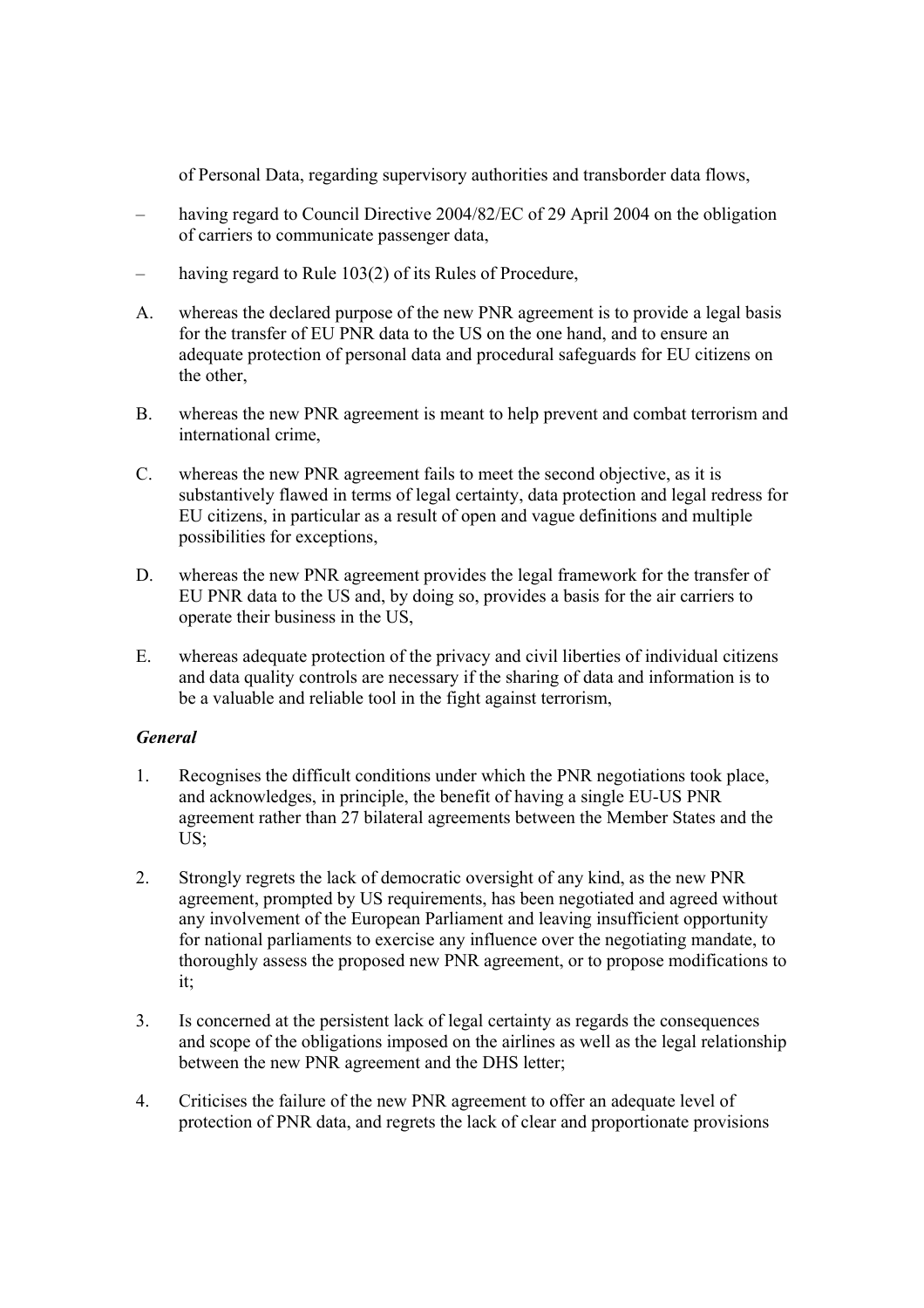as regards the sharing of information and retention and supervision by data protection authorities; is concerned about the numerous provisions that are to be implemented at the discretion of the DHS;

5. Calls, therefore, on the national parliaments of the Member States to examine the draft new PNR agreement carefully in the light of the observations made in this resolution;

#### *As regards the legal framework*

- 6. Is concerned that the DHS's handling, collection, use and storage of PNR data is not founded on a proper agreement, but only on non-binding assurances that can be unilaterally changed by the DHS at any given moment and that do not confer any rights or benefits on any person or party;
- 7. Regrets the lack of clear purpose-limitation given in the DHS letter, which notes that the PNR data may be used for the fight against terrorism and related crimes, but also for a range of unspecified additional purposes, notably 'for the protection of the vital interests of the data subject or other persons, or in any criminal judicial proceedings, or as otherwise required by law';
- 8. Welcomes the willingness of the DHS to move to the PUSH system no later than 1 January 2008 in principle, but regrets the fact that the shift – already foreseen in the 2004 PNR agreement – has been delayed for years, even though the condition of technical feasibility has long since been met; believes that the PUSH system for all carriers should be a *sine qua non* for PNR transfers; stresses that the concurrent existence of the 'PUSH' and 'PULL' systems could lead to a distortion of competition between EU carriers;
- 9. Insists that the joint periodic review by the DHS and the EU must be comprehensive and take place annually and that the results must be published; insists that the review must include an assessment of the effectiveness of the measures in terms of greater security; regrets the fact that the review does not provide for any involvement of national or European data protection supervisors, which was provided for under the previous PNR agreement;
- 10. Insists that passengers must be properly informed of the use of their data and their rights, especially the right to redress and the right to be informed on what basis a traveller is stopped, and that this obligation rests with the airlines; believes that the DHS and the Commission must take responsibility for the information provided to passengers and proposes that the 'Short notice for travel between the European Union and the United States' suggested by the Article 29 Working Party (WP 132) be made available to all passengers;
- 11. Regrets the fact that the EU negotiations with the US took no account of Directive 2004/82/EC or of the EU's PNR agreements with Australia and Canada, which ensure higher standards of protection of personal data;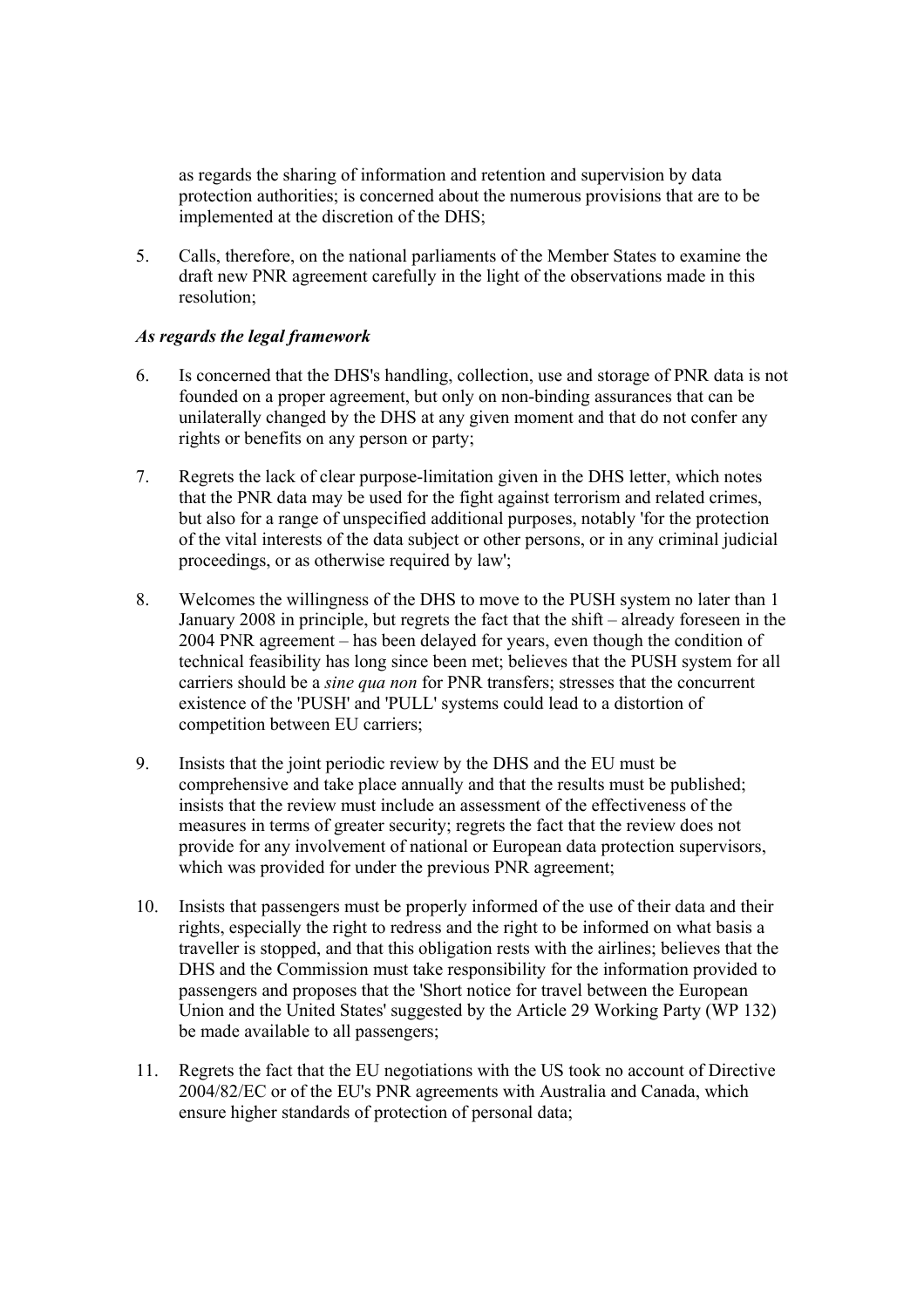12. Recalls that the administrative agreement concluded between the EU and the US must not have the effect of reducing the level of protection of personal data assured by Member States' national legislation, and regrets that it will create further confusion as to the obligations of EU airlines and the fundamental rights of EU citizens;

#### *As regards data protection*

- 13. Welcomes the provision that the US Privacy Act will be extended administratively to EU citizens;
- 14. Regrets the fact that the DHS reserves the right to introduce exemptions under the Freedom of Information Act;
- 15. Regrets the failure of the new PNR agreement to lay down precise criteria for the definition of the protection of personal data transferred to the DHS which could be considered adequate according to EU standards;
- 16. Deplores, in this respect, the fact that EU citizens' PNR data are to be treated solely according to US law, without an adequacy assessment or any indication of the specific US legislation applicable;
- 17. Deplores the fact that the length of retention of PNR data will be extended from 3.5 years to 15 years, as well as this being retroactively applied to data collected under the previous PNR agreements; strongly criticises the fact that after the 15-year retention period, consisting of a 7-year 'active' and an 8-year 'dormant' period, there is no guarantee that the data will be definitively deleted;
- 18. Takes note of the reduction in data fields from 34 to 19, but points out that the reduction is largely cosmetic due to the merging and renaming of data fields instead of actual deletions;
- 19. Notes with concern that sensitive data (i.e. personal data revealing racial or ethnic origin, political opinions, religious or philosophical beliefs, trade union membership, and data concerning the health or sex life of individuals), will be made available to the DHS and that these data may be used by the DHS in exceptional cases;
- 20. Is concerned that data will be kept for seven years in 'active analytical databases', leading to a significant risk of massive profiling and data mining, which is incompatible with basic European principles and is a practice still under discussion in the US Congress;

#### *As regards sharing of information*

21. Regrets the failure of the new PNR agreement to define precisely which US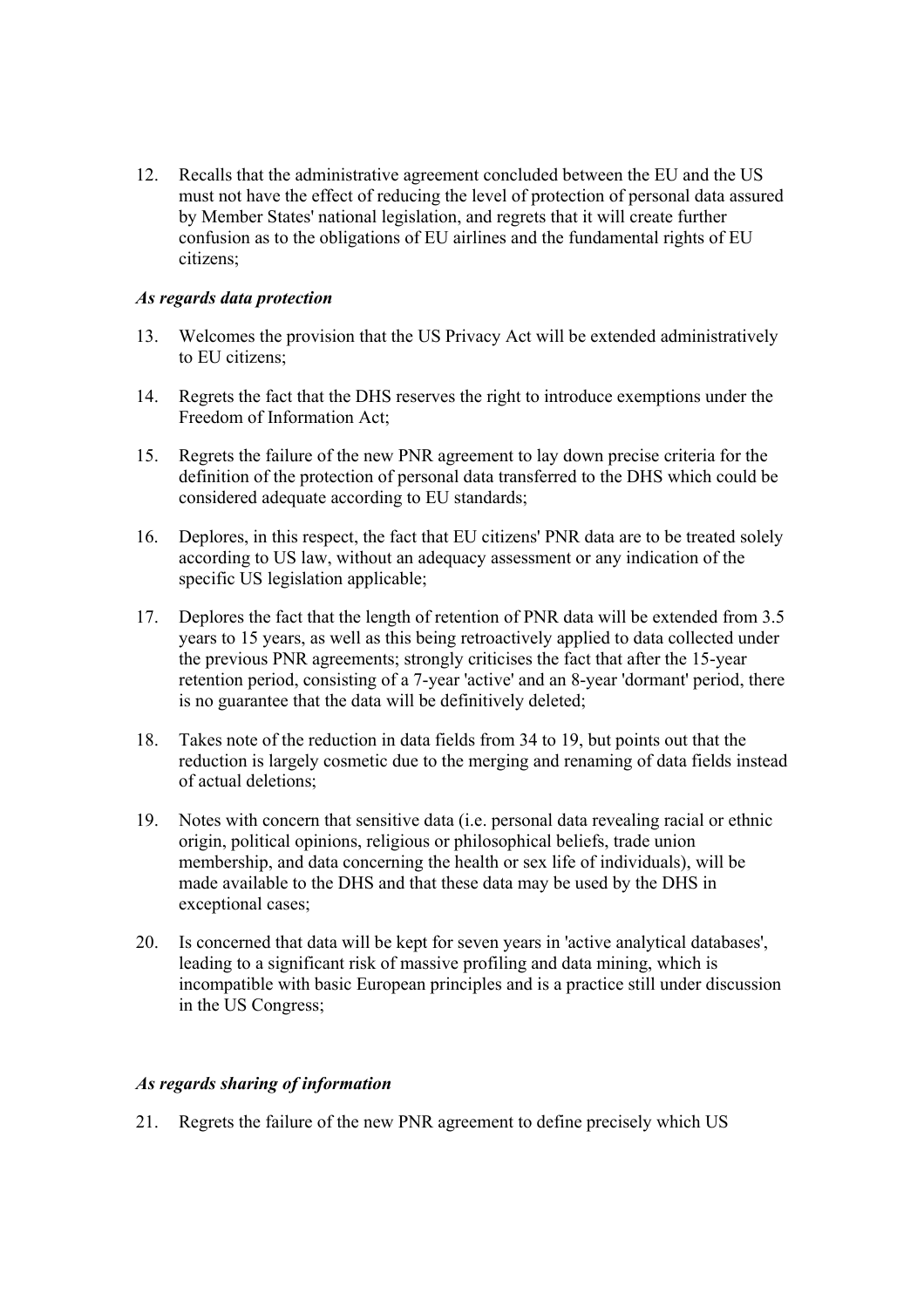authorities may access the PNR data;

- 22. Is concerned at the envisaged transfer of analytical information flowing from PNR data from the US authorities to police and judicial authorities in the Member States, and possibly to Europol and Eurojust, outside the framework of specific judicial procedures or police investigations, as mentioned in the DHS letter, since this should only be allowed in accordance with the existing EU-US agreements on mutual legal assistance and extradition;
- 23. Strongly opposes the provision that third countries in general may be given access to PNR data if adhering to DHS-specified conditions, and that third countries may exceptionally, in unspecified emergency cases, be given access to PNR data without assurances that the data will be handled according to the DHS level of data protection;
- 24. Regrets the fact that the EU has accepted 'not to interfere' with regard to the protection of EU citizens' PNR data that may be shared by the US with third countries;
- 25. Notes that the new PNR agreement allows the DHS to provide PNR data to other US domestic governmental authorities in relation to specific cases and in proportion to the nature of the case; regrets that the new PNR agreement lacks any indication as to which US authorities may access the PNR data and that the purposes set out in Article I of the DHS letter are very broad;

#### *As regards a European PNR system*

- 26. Notes that the new PNR agreement makes reference to a possible future PNR system at the level of the EU or in one or more of its Member States, and the provision that any PNR data in such a system may be made available to the DHS;
- 27. Demands that the Commission clarify the state of play with regard to an EU PNR system, including making available the feasibility study it has pledged to undertake;
- 28. Repeats the concerns expressed by the Article 29 Working Party as regards the use of PNR data for law enforcement purposes, notably calling on the Commission to substantiate:
	- a) the operational need and purpose of collecting PNR data at the point of entry into EU territory;
	- b) the added value of collecting PNR data in the light of the already existing control measures at the point of entry into the EU for security purposes, such as the Schengen system, the Visa Information System, and the API system;
	- c) the use that is envisaged for PNR data, in particular whether it is for identifying individuals in order to ensure air security, for identifying who